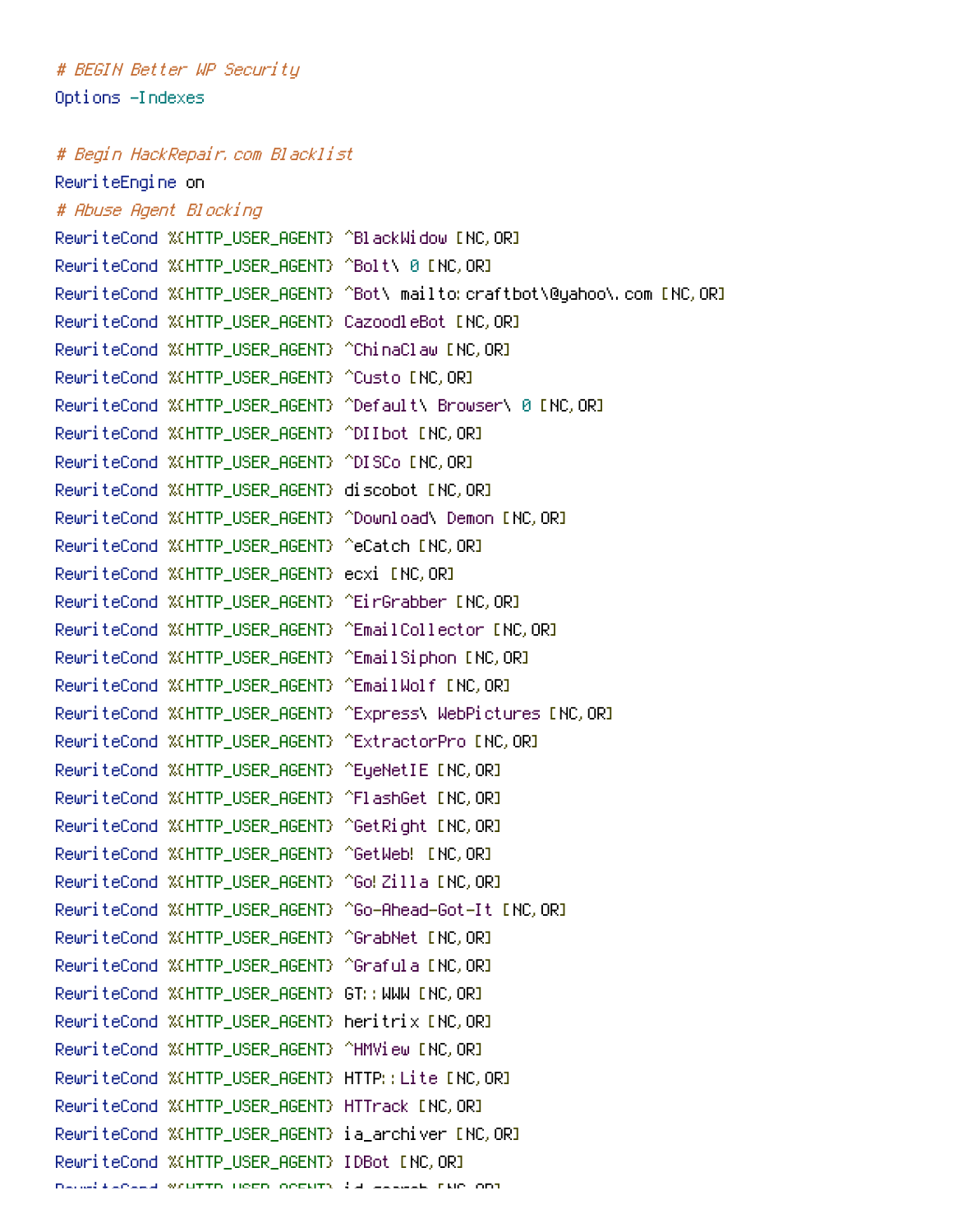RewriteCond Winfir\_OSER\_H6ENT/ 18-Search LNC,ORI RewriteCond %(HTTP\_USER\_AGENT) ^Image\ Stripper [NC, OR] RewriteCond %(HTTP\_USER\_AGENT) ^Image\ Sucker [NC, OR] RewriteCond %(HTTP\_USER\_AGENT) Indu\ Library [NC, OR] RewriteCond %(HTTP\_USER\_AGENT) ^InterGET [NC, OR] RewriteCond %(HTTP\_USER\_AGENT) ^Internet\ Ninja [NC, OR] RewriteCond %(HTTP USER AGENT) ^InternetSeer\, com [NC.OR] RewriteCond %(HTTP\_USER\_AGENT) IRLbot [NC, OR] RewriteCond %(HTTP\_USER\_AGENT) ISC\ Systems\ iRc\ Search\ 2\ 1 [NC,OR] RewriteCond %(HTTP\_USER\_AGENT) ^Java [NC, OR] RewriteCond %(HTTP\_USER\_AGENT) ^JetCar [NC, OR] RewriteCond %(HTTP\_USER\_AGENT) ^JOC\ Web\ Spider [NC, OR] RewriteCond %(HTTP\_USER\_AGENT) ^larbin [NC, OR] RewriteCond %(HTTP\_USER\_AGENT) ^LeechFTP [NC, OR] RewriteCond %(HTTP\_USER\_AGENT) libwww [NC, OR] RewriteCond %(HTTP\_USER\_AGENT) libwww-perl [NC, OR] RewriteCond %(HTTP\_USER\_AGENT) ^Link [NC, OR] RewriteCond %(HTTP USER AGENT) LinksManager, com bot [NC.OR] RewriteCond %(HTTP\_USER\_AGENT) linkwalker [NC, OR] RewriteCond %(HTTP\_USER\_AGENT) lwp-trivial [NC, OR] RewriteCond %(HTTP\_USER\_AGENT) ^Mass\ Downloader [NC, OR] RewriteCond %(HTTP\_USER\_AGENT) ^Maxthon\$ [NC, OR] RewriteCond %(HTTP\_USER\_AGENT) MFC\_Tear\_Sample [NC, OR] RewriteCond %(HTTP\_USER\_AGENT) ^microsoft\.url [NC, OR] RewriteCond %(HTTP\_USER\_AGENT) Microsoft\ URL\ Control [NC, OR] RewriteCond %(HTTP\_USER\_AGENT) ^MIDown\ tool [NC, OR] RewriteCond %(HTTP\_USER\_AGENT) ^Mister\ PiX [NC,OR] RewriteCond %(HTTP\_USER\_AGENT) Missiqual Locator [NC, OR] RewriteCond %(HTTP USER AGENT) ^Mozilla\,\*Indu [NC.OR] RewriteCond %(HTTP\_USER\_AGENT) ^Mozilla\. \*NEWT [NC, OR] RewriteCond %(HTTP\_USER\_AGENT) ^MSFrontPage [NC, OR] RewriteCond %(HTTP\_USER\_AGENT) ^Navroad [NC, OR] RewriteCond %(HTTP\_USER\_AGENT) ^NearSite [NC, OR] RewriteCond %(HTTP\_USER\_AGENT) ^NetAnts [NC,OR] RewriteCond %(HTTP\_USER\_AGENT) ^NetSpider [NC, OR] RewriteCond %(HTTP\_USER\_AGENT) ^Net\ Vampire [NC, OR] RewriteCond %(HTTP\_USER\_AGENT) ^NetZIP [NC, OR] RewriteCond %(HTTP\_USER\_AGENT) ^Nutch [NC,OR] RewriteCond %(HTTP\_USER\_AGENT) ^Octopus [NC, OR] RewriteCond %(HTTP\_USER\_AGENT) ^Offline\ Explorer [NC, OR]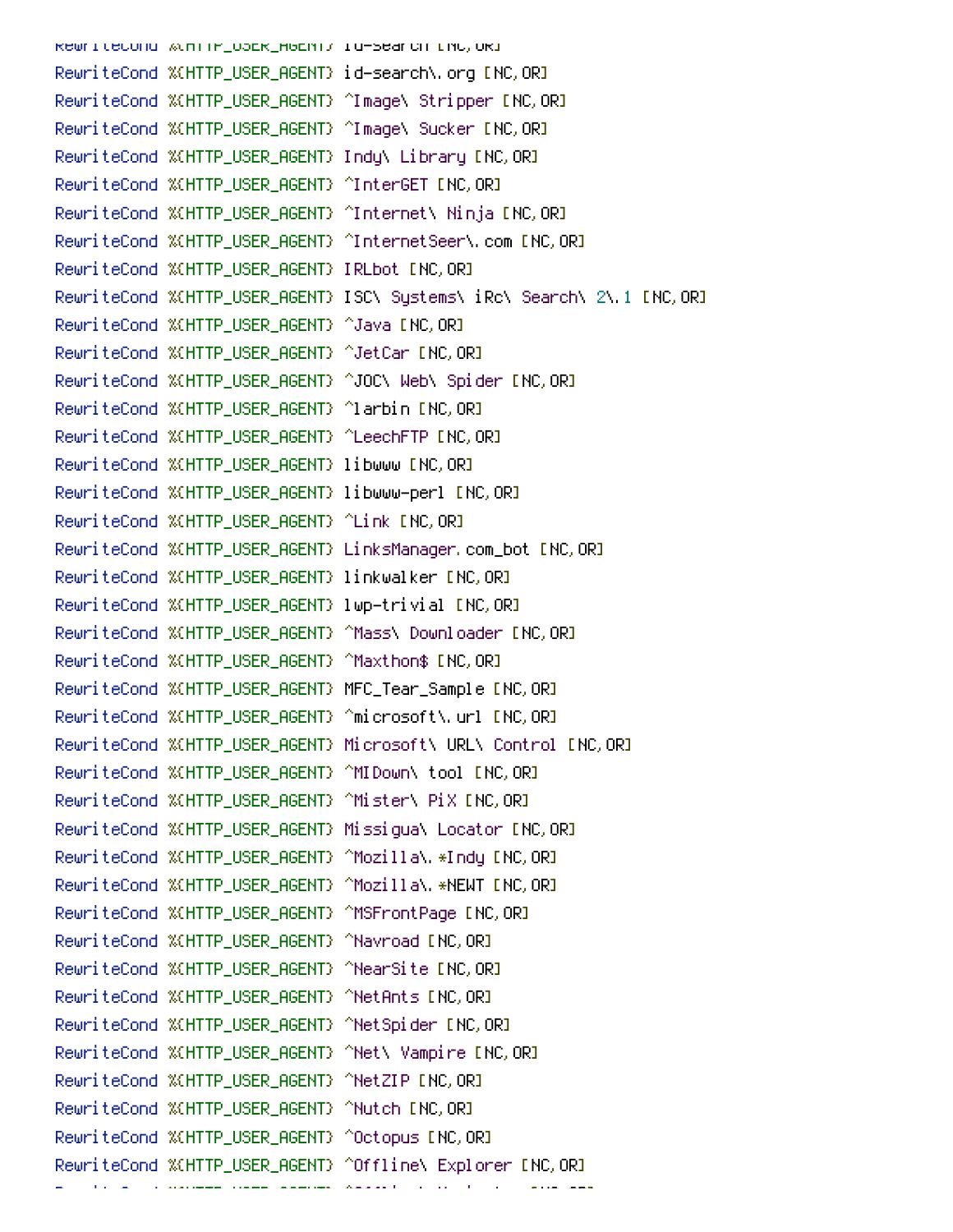RewriteCond %(HTTP\_USER\_RGENT) "Offline\ Navigator [NC, OR] RewriteCond %(HTTP\_USER\_AGENT) ^PageGrabber [NC, OR] RewriteCond %(HTTP\_USER\_AGENT) panscient.com [NC, OR] RewriteCond %(HTTP\_USER\_AGENT) ^Papa\ Foto [NC, OR] RewriteCond %(HTTP\_USER\_AGENT) ^pavuk [NC, OR] RewriteCond %(HTTP\_USER\_AGENT) PECL:: HTTP [NC, OR] RewriteCond %(HTTP\_USER\_AGENT) ^PeoplePal [NC, OR] RewriteCond %(HTTP\_USER\_AGENT) ^pcBrowser [NC, OR] RewriteCond %(HTTP\_USER\_AGENT) PHPCrawl [NC, OR] RewriteCond %(HTTP\_USER\_AGENT) PleaseCrawl [NC, OR] RewriteCond %(HTTP\_USER\_AGENT) ^psbot [NC, OR] RewriteCond %(HTTP\_USER\_AGENT) ^RealDownload [NC, OR] RewriteCond %(HTTP\_USER\_AGENT) ^ReGet [NC, OR] RewriteCond %(HTTP\_USER\_AGENT) ^Rippers\ 0 [NC, OR] RewriteCond %(HTTP\_USER\_AGENT) SBIder [NC, OR] RewriteCond %(HTTP\_USER\_AGENT) ^SeaMonkey\$ [NC, OR] RewriteCond %(HTTP\_USER\_AGENT) ^SiteSnagger [NC, OR] RewriteCond %(HTTP\_USER\_AGENT) ^SmartDownload [NC, OR] RewriteCond %(HTTP\_USER\_AGENT) Snoopy [NC, OR] RewriteCond %(HTTP\_USER\_AGENT) Steeler [NC, OR] RewriteCond %(HTTP\_USER\_AGENT) ^SuperBot [NC, OR] RewriteCond %(HTTP\_USER\_AGENT) ^SuperHTTP [NC, OR] RewriteCond %(HTTP\_USER\_AGENT) ^Surfbot [NC, OR] RewriteCond %(HTTP\_USER\_AGENT) ^tAkeOut [NC,OR] RewriteCond %(HTTP\_USER\_AGENT) ^Teleport\ Pro [NC, OR] RewriteCond %(HTTP\_USER\_AGENT) ^Toata\ dragostea\ mea\ pentru\ diavola [NC,OR] RewriteCond %(HTTP\_USER\_AGENT) URI:: Fetch INC, ORI RewriteCond %(HTTP\_USER\_AGENT) urllib [NC, OR] RewriteCond %(HTTP\_USER\_AGENT) User-Agent [NC, OR] RewriteCond %(HTTP\_USER\_AGENT) ^VoidEYE [NC, OR] RewriteCond %(HTTP\_USER\_AGENT) ^Web\ Image\ Collector [NC, OR] RewriteCond %(HTTP\_USER\_AGENT) ^Web\ Sucker [NC, OR] RewriteCond %(HTTP\_USER\_AGENT) Meb\ Sucker [NC, OR] RewriteCond %(HTTP\_USER\_AGENT) webalta [NC, OR] RewriteCond %(HTTP\_USER\_AGENT) ^WebAuto [NC, OR] RewriteCond %(HTTP\_USER\_AGENT) ^[Ww]eb[Bb]andit [NC,OR] RewriteCond %(HTTP\_USER\_AGENT) WebCollage [NC,OR] RewriteCond %(HTTP\_USER\_AGENT) ^WebCopier [NC, OR] RewriteCond %(HTTP\_USER\_AGENT) ^WebFetch [NC, OR] RewriteCond %(HTTP\_USER\_AGENT) ^WebGo\ IS [NC, OR]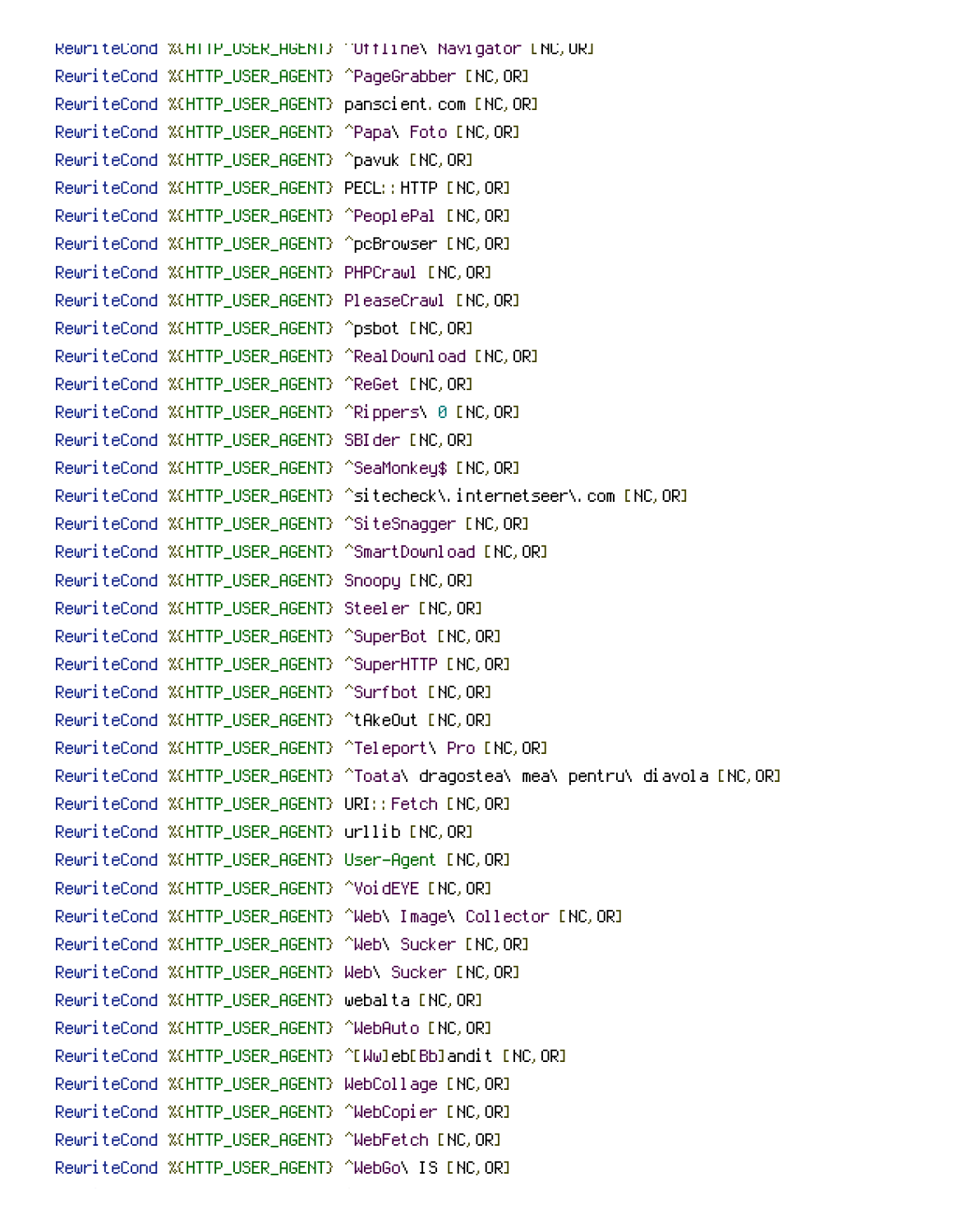RewriteCond %(HTTP\_USER\_AGENT) ^WebLeacher [NC, OR] RewriteCond %(HTTP\_USER\_AGENT) ^WebReaper [NC, OR] RewriteCond %(HTTP\_USER\_AGENT) ^WebSauger [NC, OR] RewriteCond %(HTTP\_USER\_AGENT) ^Website\ eXtractor [NC, OR] RewriteCond %(HTTP\_USER\_AGENT) ^Website\ Quester [NC, OR] RewriteCond %(HTTP\_USER\_AGENT) ^WebStripper [NC, OR] RewriteCond %(HTTP\_USER\_AGENT) ^WebWhacker [NC, OR] RewriteCond %(HTTP\_USER\_AGENT) ^WebZIP [NC, OR] RewriteCond %(HTTP USER AGENT) Wells\ Search\ II [NC.OR] RewriteCond %(HTTP\_USER\_AGENT) WEP\ Search [NC, OR] RewriteCond %(HTTP\_USER\_AGENT) ^Wget [NC, OR] RewriteCond %(HTTP\_USER\_AGENT) ^Widow [NC, OR] RewriteCond %(HTTP\_USER\_AGENT) ^WWW-Mechanize [NC, OR] RewriteCond %(HTTP\_USER\_AGENT) ^WWWOFFLE [NC, OR] RewriteCond %CHTTP\_USER\_AGENT} ^%aldon\ WebSpider ENC, ORI RewriteCond %(HTTP\_USER\_AGENT) zermelo [NC, OR] RewriteCond %(HTTP\_USER\_AGENT) ^Zeus [NC, OR] RewriteCond %(HTTP\_USER\_AGENT) ^(, \*)Zeus\, \*Webster [NC, OR] RewriteCond %(HTTP\_USER\_AGENT) ZuBorg [NC] RewriteRule  $\hat{A}$  \* - [F.L] # Abuse bot blocking rule end # End HackRepair, com Blacklist Onder Allow, Deny Denu from env=DenuAccess Allow from all SetEnvIF REMOTE\_ADDR "^189\, 36\, 161\, 217\$" DenyAccess SetEnvIF X-FORMARDED-FOR "^189\, 36\, 161\, 217\$" DenyAccess SetEnvIF X-CLUSTER-CLIENT-IP "^189\, 36\, 161\, 217\$" DenuAccess SetEnvIF\_REMOTE\_ADDR "^213\, 238\, 171\, 41\$" DenyAccess SetEnvIF X-FORMARDED-FOR "^213\, 238\, 171\, 41\$" DenyAccess SetEnvIF X-CLUSTER-CLIENT-IP "^213\, 238\, 171\, 41\$" DenuAccess SetEnvIF\_REMOTE\_ADDR "^216\, 139\, 245\, 97\$" DenyAccess SetEnvIF X-FORMARDED-FOR "^216\, 139\, 245\, 97\$" DenuAccess SetEnvIF X-CLUSTER-CLIENT-IP "^216\, 139\, 245\, 97\$" DenuAccess SetEnvIF\_REMOTE\_ADDR="^216\, 246\, 8\, 215\$" DenuAccess SetEnvIF X-FORWARDED-FOR "^216\, 246\, 8\, 215\$" DenyAccess SetEnvIF X-CLUSTER-CLIENT-IP "^216\, 246\, 8\, 215\$" DenuAccess SetEnvIF\_REMOTE\_ADDR "^63\, 246\, 128\, 204\$" DenyAccess SetEnvIF X-FORMARDED-FOR "^63\, 246\, 128\, 204\$" DenuAccess SetEnvIF X-CLUSTER-CLIENT-IP "^63\, 246\, 128\, 204\$" DenuAccess SetEnvIF REMOTE\_ADDR "^77\, 72\, 148\, 118\$" DenyAccess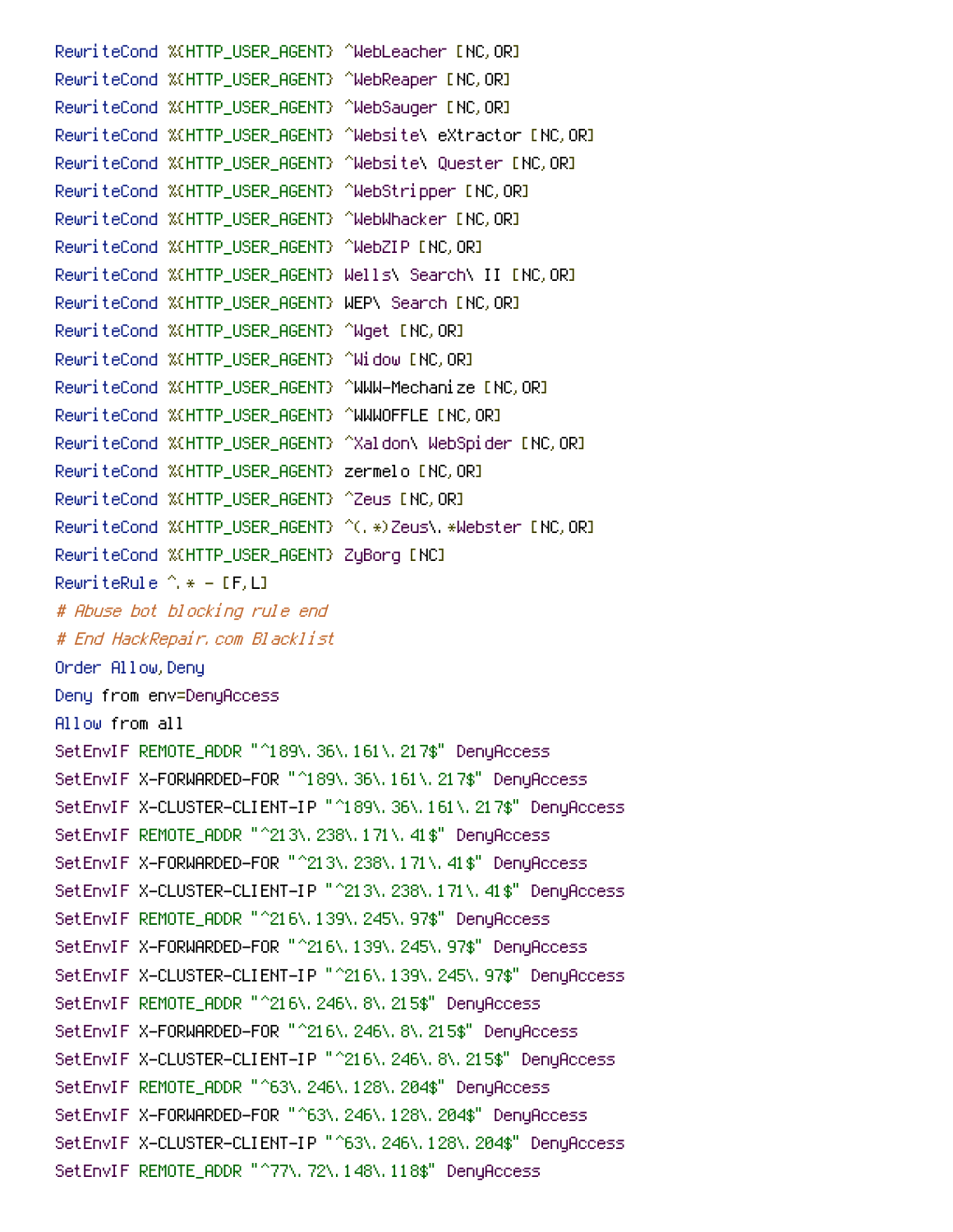SetEnvIF X-FORWARDED-FOR "^77\.72\.148\.118\$" DenyAccess SetEnvIF X-CLUSTER-CLIENT-IP "^77\, 72\, 148\, 118\$" DenuAccess SetEnvIF REMOTE\_ADDR "^78\, 187\, 82\, 198\$" DenyAccess SetEnvIF X-FORWARDED-FOR "^78\, 187\, 82\, 198\$" DenyAccess SetEnvIF X-CLUSTER-CLIENT-IP "^78\, 187\, 82\, 198\$" DenyAccess SetEnvIF REMOTE\_ADDR "^88\, 228\, 9\, 186\$" DenyAccess SetEnvIF X-FORWARDED-FOR "^88\, 228\, 9\, 186\$" DenyAccess SetEnvIF X-CLUSTER-CLIENT-IP "^88\, 228\, 9\, 186\$" DenyAccess SetEnvIF REMOTE\_ADDR "^88\, 228\, 9\, 252\$" DenyAccess SetEnvIF X-FORMARDED-FOR "^88\, 228\, 9\, 252\$" DenyAccess SetEnvIF X-CLUSTER-CLIENT-IP "^88\, 228\, 9\, 252\$" DenyAccess SetEnvIF\_REMOTE\_ADDR\_"^91\, 200\, 13\, 46\$"\_DenyAccess SetEnvIF X-FORMARDED-FOR "^91\, 200\, 13\, 46\$" DenyAccess SetEnvIF X-CLUSTER-CLIENT-IP "^91\, 200\, 13\, 46\$" DenyAccess SetEnvIF REMOTE\_ADDR "^92\, 243\, 11\, 185\$" DenuAccess SetEnvIF X-FORWARDED-FOR "^92\, 243\, 11\, 185\$" DenyAccess SetEnvIF X-CLUSTER-CLIENT-IP "^92\, 243\, 11\, 185\$" DenyAccess SetEnvIF REMOTE\_ADDR "^95\, 9\, 106\, 132\$" DenyAccess SetEnvIF X-FORWARDED-FOR "^95\, 9\, 106\, 132\$" DenyAccess SetEnvIF X-CLUSTER-CLIENT-IP "^95\, 9\, 106\, 132\$" DenyAccess SetEnvIF\_REMOTE\_ADDR "^95\, 9\, 166\, 103\$" DenyAccess SetEnvIF X-FORMARDED-FOR "^95\, 9\, 166\, 103\$" DenyAccess SetEnvIF X-CLUSTER-CLIENT-IP "^95\, 9\, 166\, 103\$" DenyAccess SetEnvIF REMOTE\_ADDR "^96\, 30\, 5\, 88\$" DenyAccess SetEnvIF X-FORWARDED-FOR "^96\, 30\, 5\, 88\$" DenyAccess SetEnvIF X-CLUSTER-CLIENT-IP "^96\, 30\, 5\, 88\$" DenyAccess SetEnvIF\_REMOTE\_ADDR "^173\, 236\, 176\, 125\$" DenyAccess SetEnvIF X-FORMARDED-FOR "^173\, 236\, 176\, 125\$" DenyAccess SetEnvIF X-CLUSTER-CLIENT-IP "^173\, 236\, 176\, 125\$" DenuAccess <files .htaccess> Order allow, deny Deny from all  $\langle$ /files>  $\langle$ files readme html $\rangle$ Order allow, deny Denu from all </files>

 $\langle \texttt{files} \rangle$  readme, txt $\rangle$ Order allow.denu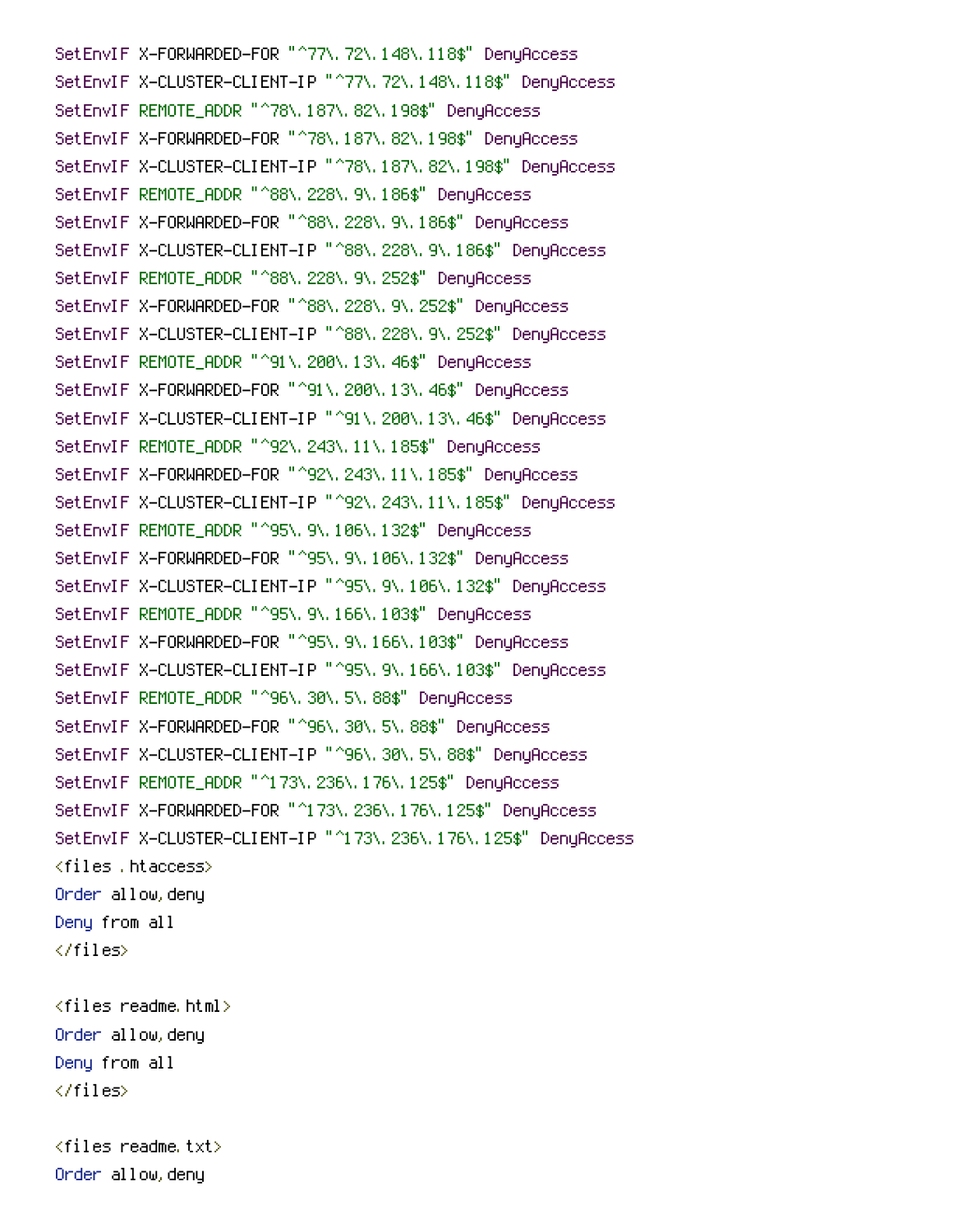Deny from all </files> <files install.php> Order allow, deny Deny from all  $\langle$ /files> <files wp-config.php> Order allow, deny Deny from all  $\langle$ /files> <IfModule mod\_rewrite.c> RewriteEngine On RewriteRule ^wp-admin/includes/ -  $[F, L]$ RewriteRule ! ^wp-includes/ - [S=3] RewriteCond %(SCRIPT\_FILENAME) !^(,\*)wp−includes/ms−files.php RewriteRule ^wp-includes/[^/]+\.php\$ - [F,L] RewriteRule ^wp-includes/js/tinymce/langs/.+\.php -  $[F, L]$ RewriteRule ^wp-includes/theme-compat/ -  $[F, L]$ RewriteCond %(REQUEST\_METHOD) ^(TRACELDELETE) [NC] RewriteRule  $\hat{C}$ , \*) \$ - [F, L] </IfModule> # END Better WP Security # BEGIN W3TC Browser Cache <IfModule mod\_mime.c> AddType text/css.css AddType text/x-component .htc AddType application/x-javascript .js AddType application/javascript .js2 AddType text/javascript .js3 AddType text/x-js .js4 AddType text/html .html .htm AddType text/richtext .rtf .rtx AddType image/svg+xml .svg .svgz

AddType text/plain.txt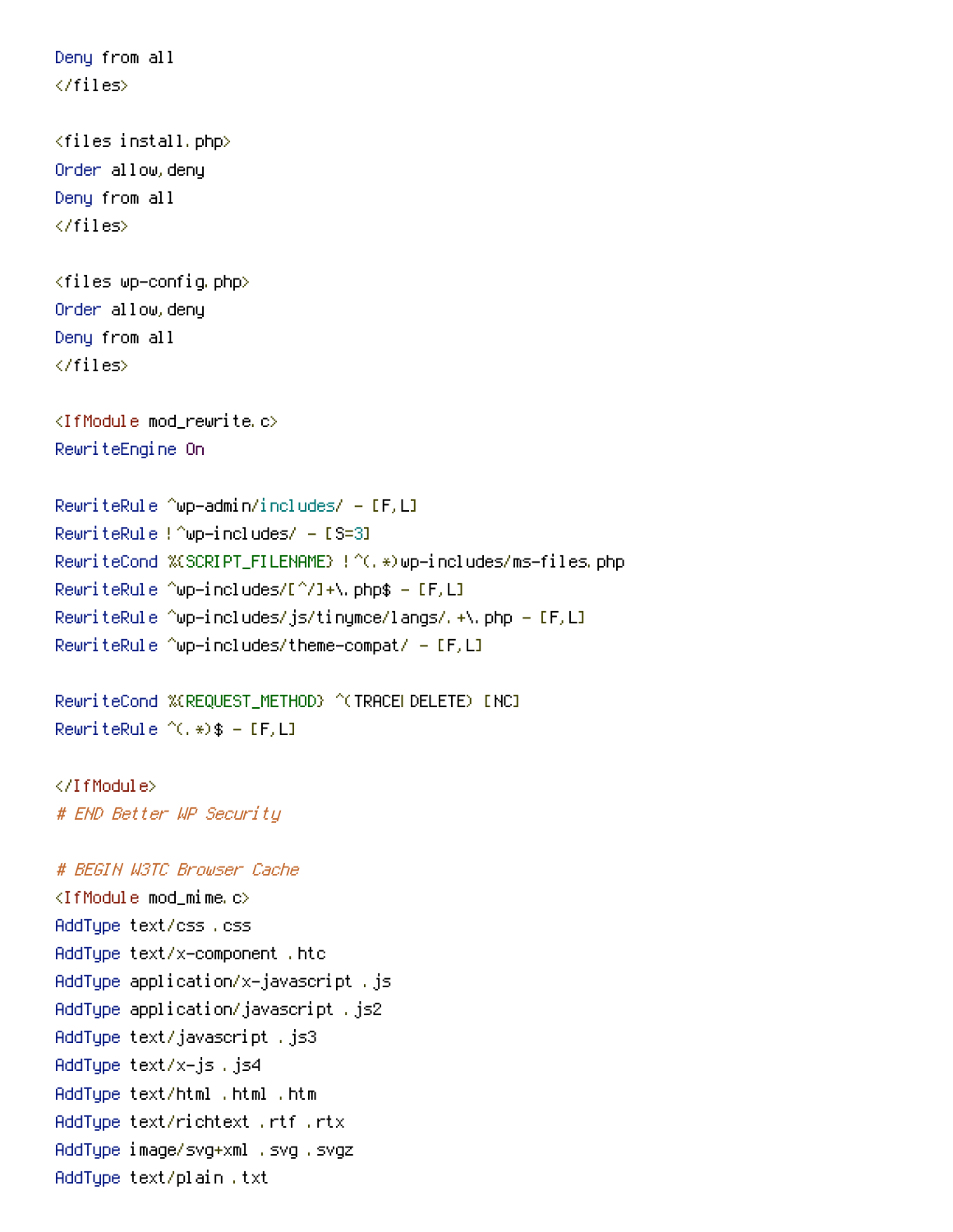AddTupe text/xsd.xsd AddTupe text/xsl .xsl AddTupe text/xml .xml AddTupe video/asf .asf .asx .wax .wmv .wmx AddTupe video/avi .avi AddTupe image/bmp .bmp AddTupe application/java.class AddTupe video/divx, divx AddTupe application/msword .doc .docx AddTupe application/vnd.ms-fontobject.eot AddTupe application/x-msdownload .exe AddTupe image/gif .gif AddTupe application/x-qzip .qz .qzip AddTupe image/x-icon .ico AddType image/jpeg .jpg .jpeg .jpe AddTupe application/json.json AddTupe application/vnd.ms-access.mdb AddTupe audio/midi .mid .midi AddTupe video/quicktime.mov.qt AddTupe audio/mpeg.mp3.m4a AddTupe video/mp4 .mp4 .m4v AddTupe video/mpeg.mpeg.mpg.mpe AddTupe application/vnd.ms-project.mpp AddTupe application/x-font-otf .otf AddTupe application/vnd.oasis.opendocument.database.odb AddTupe application/vnd.oasis.opendocument.chart .odc AddTupe application/vnd.oasis.opendocument.formula.odf AddTupe application/vnd.oasis.opendocument.graphics.odg AddTupe application/vnd.oasis.opendocument.presentation.odp AddTupe application/vnd.oasis.opendocument.spreadsheet.ods AddTupe application/vnd.oasis.opendocument.text.odt AddTupe audio/ogg, ogg AddTupe application/pdf .pdf AddTupe image/png.png AddTupe application/vnd.ms-powerpoint .pot .pps .ppt .pptx AddTupe audio/x-realaudio.ra.ram AddTupe application/x-shockwave-flash.swf AddTupe application/x-tar .tar AddTupe image/tiff .tif .tiff AddTupe application/x-font-ttf .ttf .ttc AddTupe audio/way, way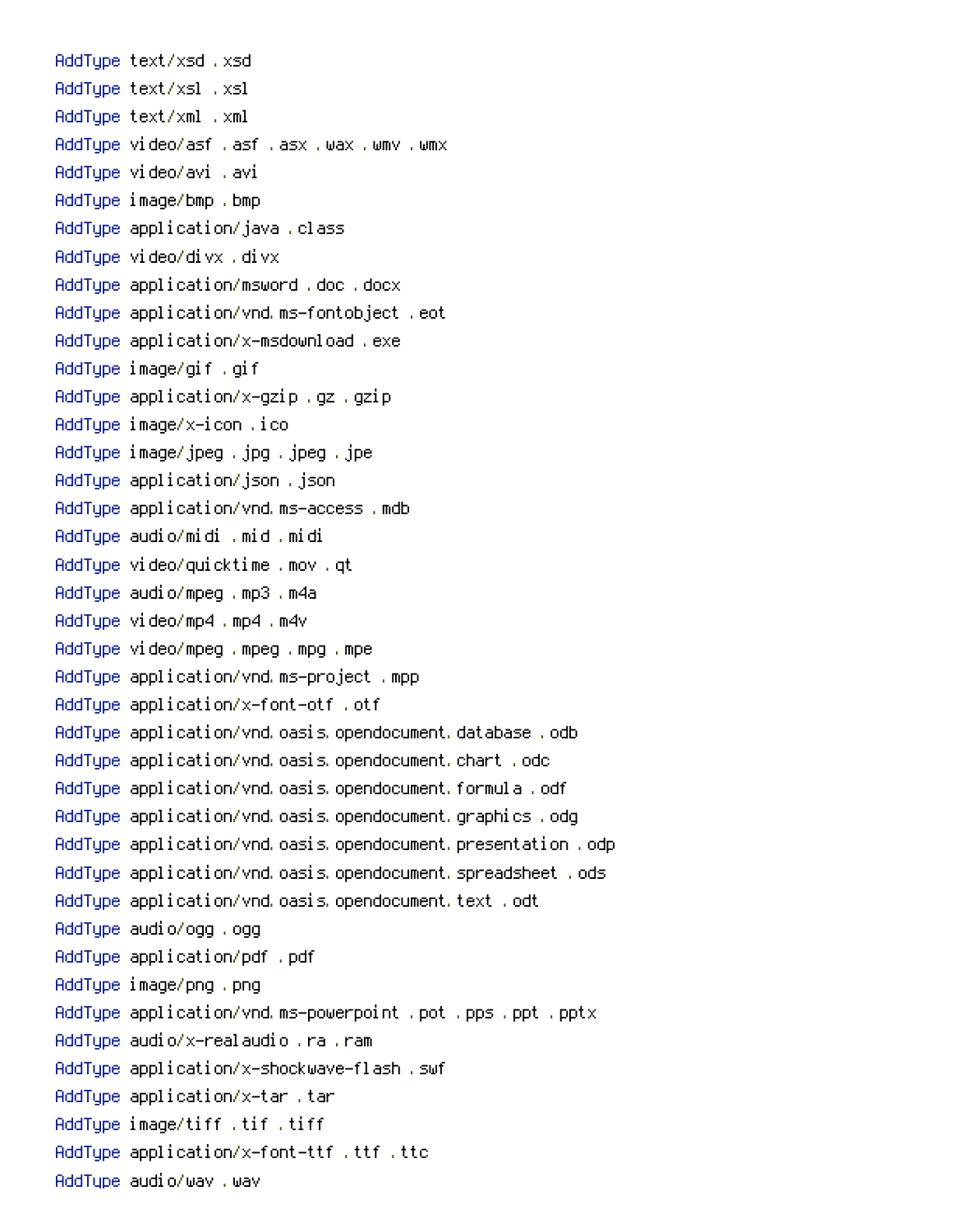AddType audio/wma .wma AddType application/vnd.ms—write .wri AddType application/vnd.ms-excel .xla .xls .xlsx .xlt .xlw AddType application/zip .zip  $\langle$ /IfModule> <IfModule mod\_expires.c> ExpiresActive On ExpiresByType text/css A31536000 ExpiresByType text/x-component A31536000 ExpiresByType application/x-javascript A31536000 ExpiresByType application/javascript A31536000 ExpiresByType text/javascript A31536000 ExpiresByType text/x–js A31536000 ExpiresByType text/html A3600 ExpiresByType text/richtext A3600 ExpiresByType image/svg+xml A3600 ExpiresByType text/plain A3600 ExpiresByType text/xsd A3600 ExpiresByType text/xsl A3600 ExpiresByType text/xml A3600 ExpiresByType video/asf A31536000 ExpiresByType video/avi A31536000 ExpiresByType image/bmp A31536000 ExpiresByType application/java A31536000 ExpiresByType video/divx A31536000 ExpiresByType application/msword A31536000 ExpiresByType application/vnd.ms-fontobject A31536000 ExpiresByType application/x-msdownload A31536000 ExpiresByType image/gif A31536000 ExpiresByType application/x-gzip A31536000 ExpiresByType image/x-icon A31536000 ExpiresByType image/jpeg A31536000 ExpiresByType application/json A31536000 ExpiresByType application/vnd.ms-access A31536000 ExpiresByType audio/midi A31536000 ExpiresByType video/quicktime A31536000 ExpiresByType audio/mpeg A31536000 ExpiresByType video/mp4 A31536000 ExpiresByType video/mpeg A31536000 ExpiresByType application/vnd.ms-project A31536000 ExpiresBuTupe application/x-font-otf A31536000

&+"-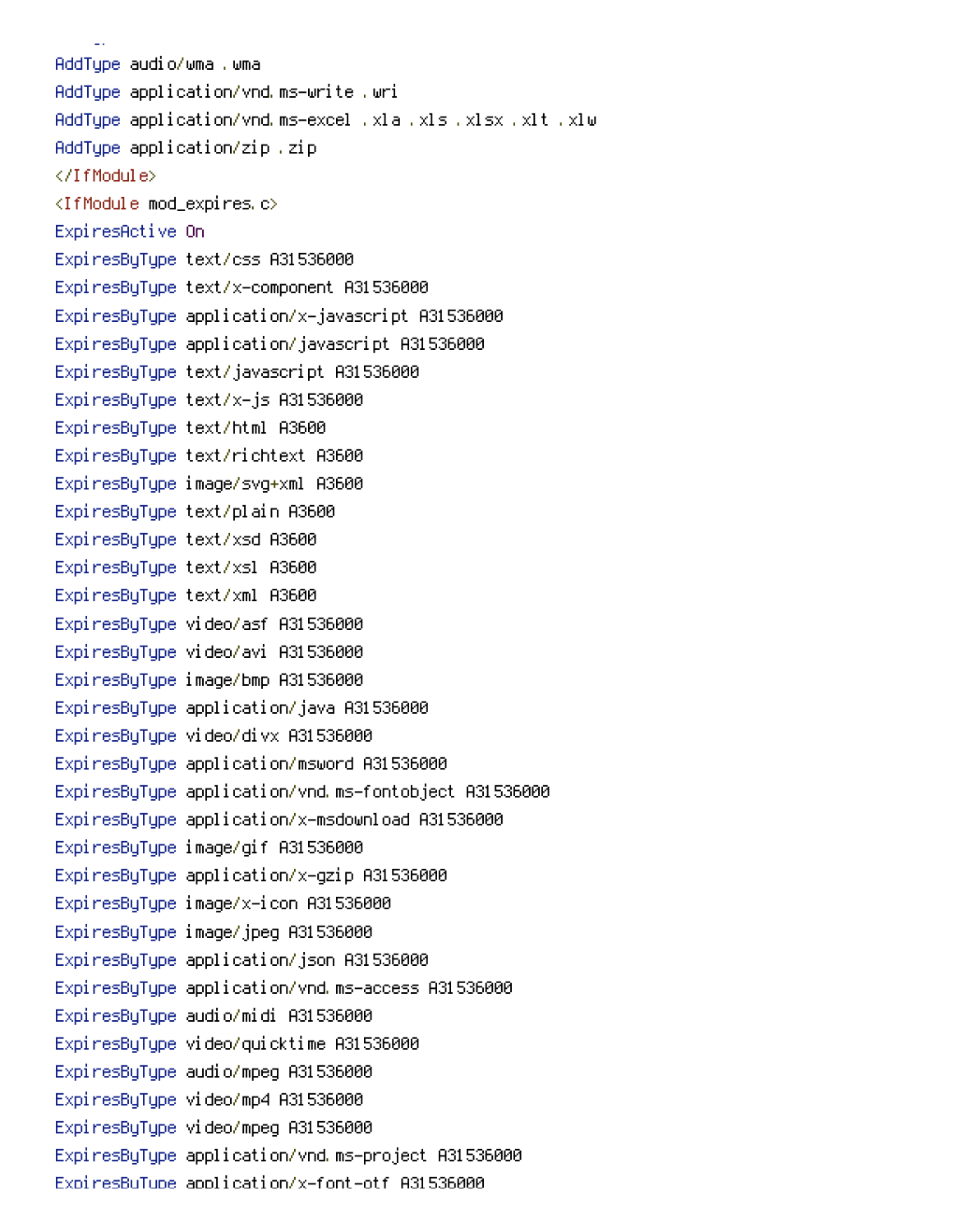ExpiresByType application/vnd.oasis.opendocument.database A31536000 ExpiresByType application/vnd.oasis.opendocument.chart A31536000 ExpiresByType application/vnd.oasis.opendocument.formula A31536000 ExpiresByType application/vnd.oasis.opendocument.graphics A31536000 ExpiresByType application/vnd.oasis.opendocument.presentation A31536000 ExpiresByType application/vnd.oasis.opendocument.spreadsheet A31536000 ExpiresByType application/vnd.oasis.opendocument.text A31536000 ExpiresByType audio/ogg A31536000 ExpiresByType application/pdf A31536000 ExpiresByType image/png A31536000 ExpiresByType application/vnd.ms-powerpoint A31536000 ExpiresByType audio/x-realaudio A31536000 ExpiresByType image/svg+xml A31536000 ExpiresByType application/x-shockwave-flash A31536000 ExpiresByType application/x-tar A31536000 ExpiresByType image/tiff A31536000 ExpiresByType application/x-font-ttf A31536000 Expi resByType (audio/way) A31 536000 ExpiresByType audio/wma A31536000 ExpiresByType application/vnd.ms-write A31536000 ExpiresByType application/vnd.ms-excel A31536000 ExpiresByType application/zip A31536000  $\langle$ /IfModule $\rangle$  $\triangleleft$ IfModule mod\_deflate, $\circlearrowright$  $\triangleleft$ IfModule mod\_headers, $\ket{\circ}$ Header append Vary User-Agent env=!dont-vary </IfModule> AddOutputFilterByType DEFLATE text/css text/x–component application/x–javascript application <IfModule mod\_mime.c> # DEFLATE by extension AddOutputFilter DEFLATE js css htm html xml  $\langle$ /IfModule> </IfModule> KFilesMatch "N. CossLhteLjsLjs2Ljs3Ljs4LCSSLHTCLJSLJS2LJS3LJS4D\$"> FileETag MTime Size  $\triangleleft$ IfModule mod\_headers, $\ket{\circ}$ Header set Pragma "public" Header append Cache–Control "public"  $\langle$ /IfModule> </FilesMatch>

ZEilesMatch "Nichtmllhtmlictflictivlisud sudzitivtlivsdlivsllivmllHTMLLHTMLDTELDTYLSUGLSUGZLTYTLYSDL

 -

 "+"- - P2 2-!H8MHI000